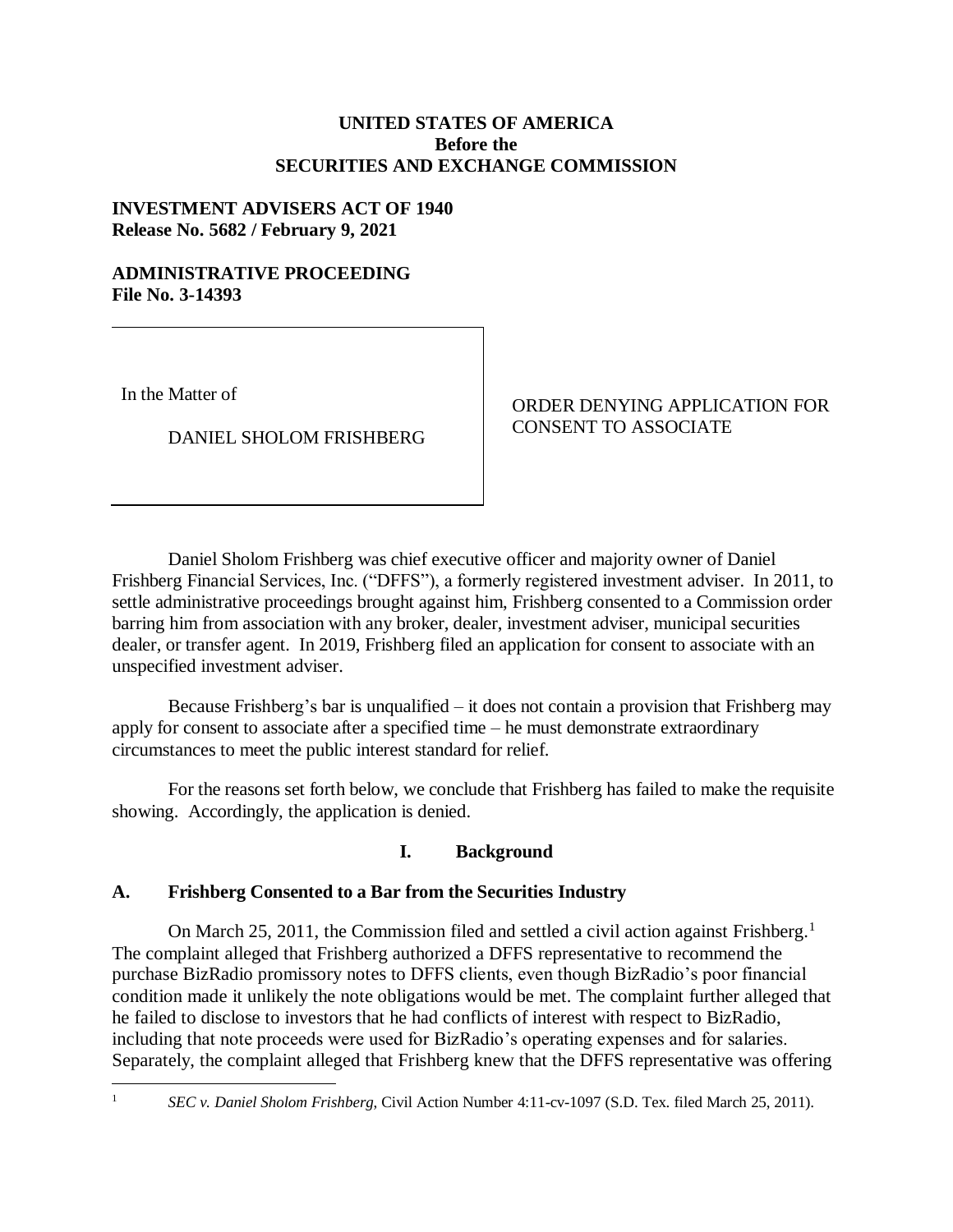promissory notes to DFFS clients that were issued by an entity owned by the representative. The complaint also alleged that Frishberg failed to investigate the promissory notes or to determine whether they were suitable for clients; because of the issuer's poor financial condition, the investments were not suitable.

Frishberg consented to the entry of a final judgment enjoining him from violating Section 206(2), or aiding and abetting violations of Sections 206(1) or (2), of the Investment Advisers Act of 1940 ("Advisers Act") and ordering him to pay a penalty of \$65,000 in five installments by March 1, 2012. The court also established a Fair Fund for distribution of Frishberg's civil penalty with amounts recovered in a related action against the representative and DFFS.

On May 16, 2011, the Commission instituted administrative proceedings pursuant to Section 203(f) of the Advisers Act against Frishberg, based on the injunction entered in the civil action, and, pursuant to his offer of settlement, barred him from association with any broker, dealer, investment adviser, municipal securities dealer, or transfer agent.<sup>2</sup>

Subsequently, Frishberg failed to comply with the court-ordered payment plan. In 2014, he entered into a revised payment plan, but, to date, Frishberg has not complied with that plan and part of the civil penalty remains unpaid.

# **B. Frishberg Sought Consent to Associate with an Investment Adviser.**

On August 9, 2019, Frishberg filed an uncaptioned document with the Commission, in which he stated:

I am requesting to be allowed to be reinstated as a registered investment advisor. I now live in Florida, and I request permission from the Commission to apply for reinstatement of my license to practice in Florida and Texas.

On October 2, 2019, Frishberg was ordered to provide additional written information clarifying whether he was "seeking to modify or vacate his associational bar, or whether he is seeking consent to associate with a registered entity not regulated by a self-regulatory organization, such as an investment adviser, pursuant to Commission Rule of Practice 193."<sup>3</sup>

On November 26, 2019, Frishberg filed a response in which he said he was "requesting the government's permission to associate with a Registered Investment Advisory Firm." Frishberg further stated: "I have not finalized an agreement at this point with any firm, however I have identified a firm, in good standing, with whom I am now in contact."

Because the substance of Frishberg's response appeared to indicate that he was filing his application pursuant to Rule 193, the Division of Enforcement informed him, by letter dated January 13, 2020, that his filing was deficient because, among other things, it failed to identify a proposed employer. Frishberg replied the following day with a letter representing that he had an offer of employment from an SEC-registered investment adviser, and that supporting documentation from the proposed employer would follow. However, Frishberg subsequently

 $\overline{c}$ <sup>2</sup> *Daniel Sholom Frishberg*, Advisers Act Release No. 3206, 2011 WL 1847063 (May 16, 2011).<br><sup>3</sup> *Daniel Sholom Frishberg, Advisers Act Release No.* 5300, 2010 WJ 4858210 (Oct. 2, 2010).

<sup>3</sup> *Daniel Sholom Frishberg*, Advisers Act Release No. 5399, 2019 WL 4858219 (Oct. 2, 2019).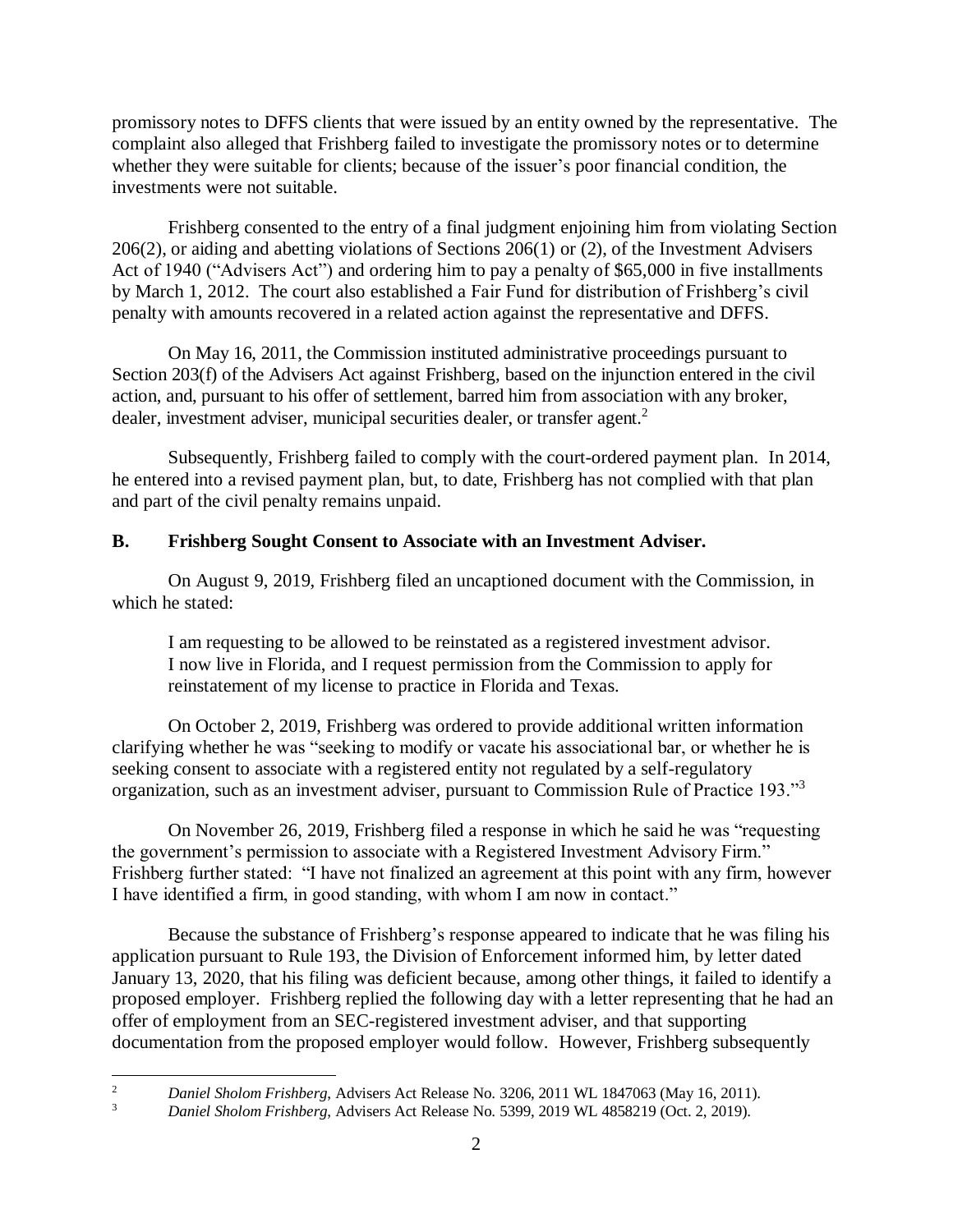informed the Division, by letter dated January 30, 2020, that the adviser had withdrawn its offer and that he needed additional time to provide information about an unspecified, alternative employer.

Because Frishberg did not provide that additional information, the Division, on April 8, 2020, informed him that it intended to recommend denial of his application, and provided a statement of reasons for its proposed recommendation.

On May 5, 2020, Frishberg submitted a response in which he represented that he had a new offer of employment from a state-registered investment adviser, where he would be supervised by an individual whom Frishberg described as the firm's chief executive officer and chief investment officer. He also provided a statement from the proposed employer.

### **II. DISCUSSION**

#### **A. Applicable Standard of Review**

 $\overline{a}$ 

Because Frishberg seeks consent to associate with a state-registered adviser, we review his request under Section 203(f) of the Advisers Act, which provides that a barred individual must obtain Commission consent prior to re-association with any adviser, including those that are state-registered.<sup>4</sup> We apply the same standard for applications under Section 203(f) as under Rule 193 – whether the applicant "make[s] a showing satisfactory to the Commission that the proposed association would be consistent with the public interest."<sup>5</sup> In making this determination, we consider the factors concerning the proposed association that are identified in Rule 193.<sup>6</sup> In addition, when, as in this case, a bar is unqualified, the applicant must demonstrate "extraordinary circumstances" to meet the public interest standard. In *Victor Teicher*, we stated:

[W]e have made clear that, when an unqualified bar has been imposed, as is the case here, this "evidences [our] conclusion that the public interest is served by permanently excluding the barred person from the securities industry . . . [and that], absent extraordinary circumstances, a person subject to an unqualified bar will be unable to establish that it is in the public interest to permit reentry to the securities industry."<sup>7</sup>

<sup>4</sup> Although the application was filed under Rule 193, that rule is limited to requests to associate with Commission-registered entities that are not SRO members.

<sup>5</sup> *See Eric David Wanger*, Exchange Act Release No. 81111, 2017 WL 2953369, at \*3 n.6 (July 10, 2017), *petition for review dismissed as untimely, Wanger v. SEC*, 720 Fed. Appx. 792 (7th Cir. 2018); *Kenneth W. Corba*, Advisers Act Release No. 2732, 2008 WL 1902077, at \*2 (Apri1 30, 2008).

<sup>6</sup> *See Eric David Wanger*, *supra*, 2017 WL 2953369, at \*2-4 & n.6.

<sup>7</sup> *Victor Teicher*, Exchange Act Release No. 58789, 2008 WL 458735, at \*2 (Oct. 15, 2008) (quoting *Unqualified Bar Order*s, Exchange Act Release No. 34720, 1994 WL 761717, at \*1 (Sept. 13, 1994) (emphasis in original)). *See also Reuben D. Peters*, Exchange Act Release No. 51237, 2005 WL 424918, at \*2 (Feb. 22, 2005) (when an application is filed by an individual subject to an unqualified bar, "[n]othing more than the nature and seriousness of the underlying conduct that led to the statutory disqualification and bar as assessed by the Commission is necessarily required to deny the application.").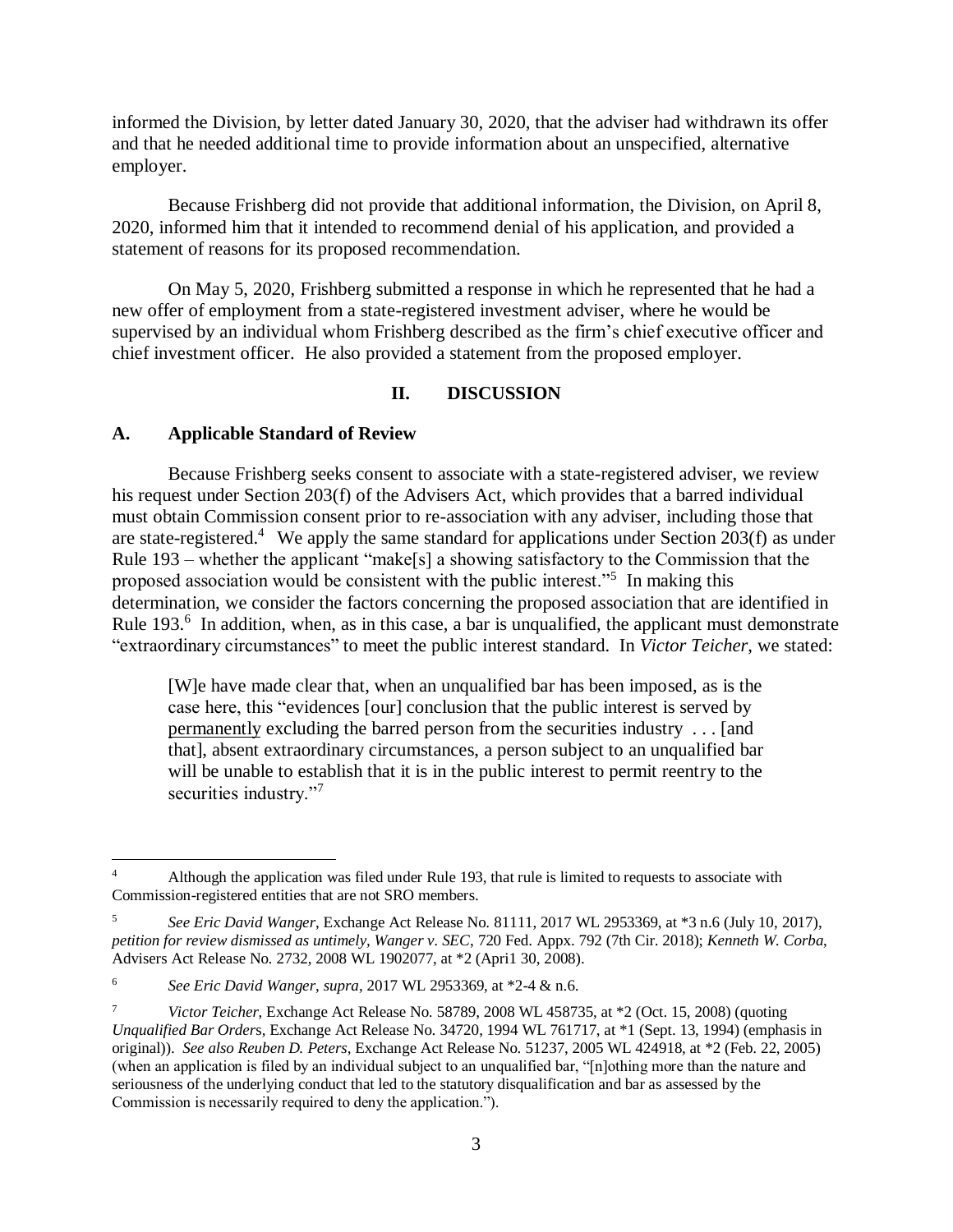Our decisions indicate that the requirement to demonstrate "extraordinary circumstances" is extremely difficult to meet.<sup>8</sup>

### **B. Frishberg Has Not Shown Extraordinary Circumstances or that His Proposed Association is Otherwise Consistent with the Public Interest**

First, although Frishberg's bar is unqualified, his application does not directly address the need to demonstrate "extraordinary circumstances" or why he believes he has satisfied that requirement. Rather, he offers two reasons for granting relief: (1) he would be able to earn a living and thereby pay his outstanding civil penalty more quickly than if he was not employed in the securities industry; and (2) the services he would offer to clients would benefit the community.

Frishberg's focus on the possibility that he will be able to pay (or pay more quickly) the outstanding balance on the civil penalty imposed in 2011, and the possible resulting benefit to investors injured by his misconduct, is insufficient to demonstrate extraordinary circumstances. *See Matthew D. Sample, supra*, 2015 WL 5305992, at \*7 (finding no extraordinary circumstances where applicant argued he would be more likely to be in position to repay injured investors if his application were granted). More generally, we have not found the financial consequences of lack of employment in the securities industry to be a persuasive reason for granting consent to associate.<sup>9</sup> And while investment advisory services can be beneficial to investors, the additional benefit to the public of one additional associated person at a stateregistered adviser is not a sufficient basis for granting relief.

Second, even if Frishberg could demonstrate extraordinary circumstances, his affidavit does not provide sufficient information to show that the proposed association is otherwise consistent with the public interest. Frishberg does not provide details of how he would be employed by the adviser or how he would be interacting with investors, and does not provide a plan for supervision to prevent recurrence of his violative conduct. We addressed similar deficiencies in the application of Brett Thomas Graham, in which we found that "[b]y not providing any information concerning what he would be doing or what interactions he would have with investors or other market participants, his application fails to demonstrate that the proposed association is reasonably designed to prevent a recurrence of the conduct that led to

 $\overline{a}$ 

<sup>8</sup> *See Matthew D. Sample*, Exchange Act Release No. 75893, 2015 WL 5305992, at \*5-7 (Sept. 10, 2015); *Teicher, supra*, 2008 WL 458735, at \*3; *Stephanie J. Hibler*, Exchange Act Release No. 22067, 1985 WL 548465, at \*2 (May 23, 1985).

<sup>9</sup> *See Eric David Wanger*, Securities Exchange Act Release No. 81111, 2017 WL 2953369 (July 10, 2017) ("Although Wanger contends that the bar has made it 'impossible' for him to identify a sponsoring firm and thus satisfy Rule 193's requirements, difficulty finding suitable employment is 'among … the natural and foreseeable consequences that flow from a ban on employment in the securities industry'" (citing *Michael H. Johnson*, Exchange Act Release No. 75894, 2015 WL 5305993, at \*4 & n.20 (Sept. 10, 2015). *See also Edward I. Frankel*, Exchange Act Release No. 38378, 1997 WL 103785, at \*2 (negative stigma that has been an impediment to work inside and outside the securities industry is a "natural consequence of the action taken against" respondent) (quoting *William H. Pike*, Investment Company Act Release No. 20417, 1994 WL 389872, at \*2 (July 20, 1994)).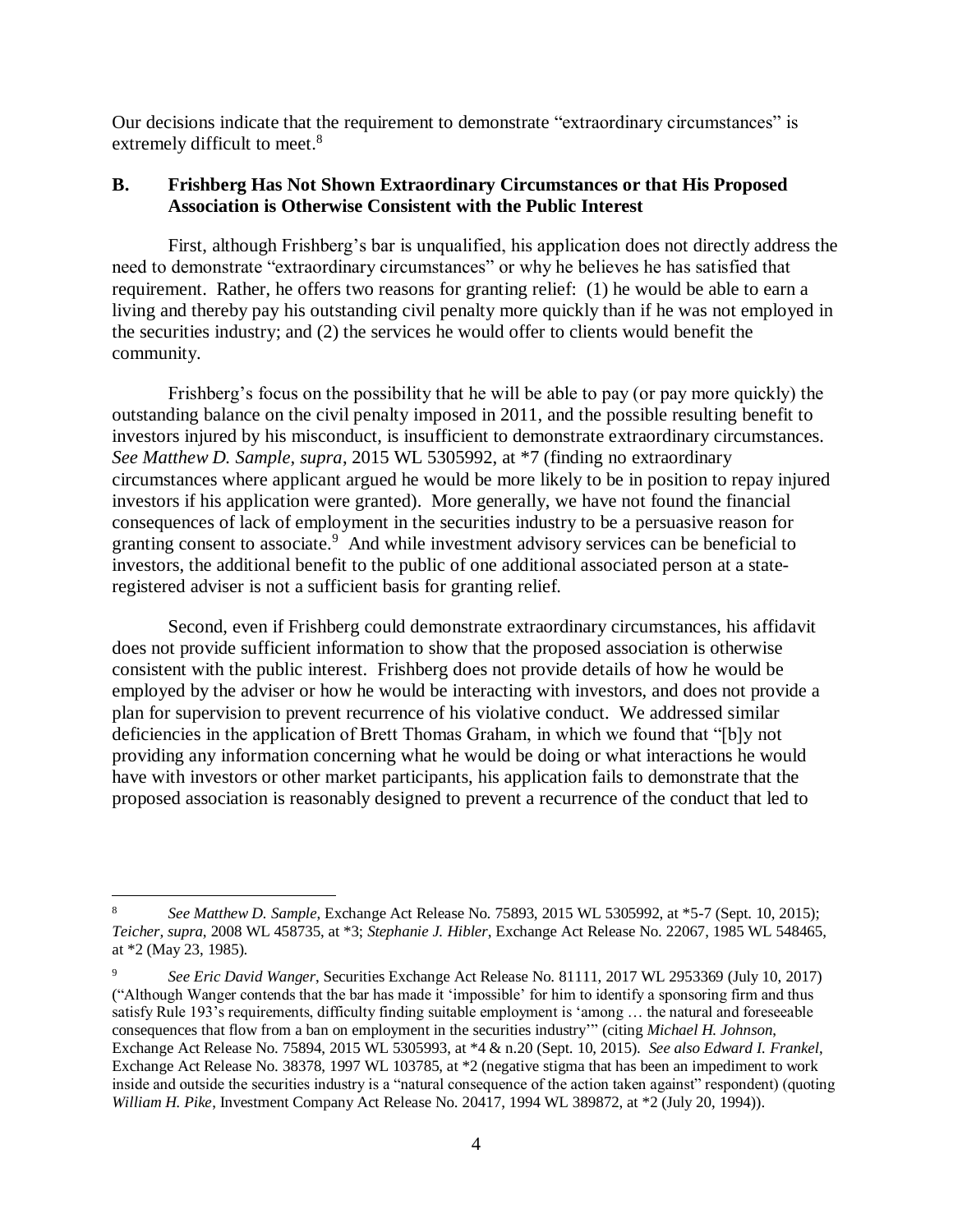imposition of the bar and thus fails to demonstrate that the requested relief would be consistent with the public interest." $10$ 

His statement does not give the Commission the type of detailed information necessary to conclude that his proposed activities would be carried out in a manner designed to avoid or mitigate the possibility that the misconduct that led to his bar will recur.

Furthermore, the employer's statement does not detail the terms and conditions of employment or the supervision to be exercised over Frishberg, and is limited to generalities. The employer represents that the firm does "not allow borrowing money from clients for any reason" and that Frishberg's proposed supervisor examines and approves "every document and contract submitted to or signed by clients." In addition, "all investment decisions are made in writing," and the supervisor "personally approve[s] the recommendations as well as all investment decisions made with discretion on behalf of the clients of our firm." But the statement does not detail the terms and conditions of the proposed employment or describe the day-to-day means by which Frishberg would be supervised.<sup>11</sup>

Finally, Frishberg's failure to satisfy the outstanding judgment in the Commission's civil enforcement action is an additional factor indicating that the proposed association would not be consistent with the public interest.

 $\overline{a}$ 

<sup>10</sup> *Brett Thomas Graham*, Exchange Act Release No. 84526, 2018 WL 5734348, at \*3 (Nov. 2, 2018). *See also, Wanger*, 2017 WL 2953369 at \*3 ("Wanger's application offers no evidence that his unidentified future activities would be conducted in a manner designed to "prevent a recurrence of the conduct that led to the imposition of the bar" in the first place, and provides us with no basis on which to conclude that granting his request would be "consistent with the public interest."); *Matthew D. Sample*, Exchange Act Release No. 75893, 2015 WL 5305992, at \*4 (Sept. 10, 2015) (respondent's failure to show that proposed supervision was reasonably designed to prevent a recurrence of the misconduct that led to the bar is "standing alone … a sufficient basis for us to deny his application as inconsistent with the public interest"); *Sidney I. Shupack*, Advisers Act Release No. 1061, 1987 WL 757575, at \*4 (Mar. 23, 1987) (denying relief "when no effective supervision would be exercised over his activities").

<sup>&</sup>lt;sup>11</sup> Although disciplinary history of the firm and supervisor should be included in the employer's statement, Frishberg's affidavit avers that, "The firm has no disciplinary events to disclose and the CEO of the firm and Chief Investment Officer … has had no disciplinary history or compliance issues with any regulator, and he or the firm have never been barred." The firm's current Form ADV does not disclose any disciplinary history.